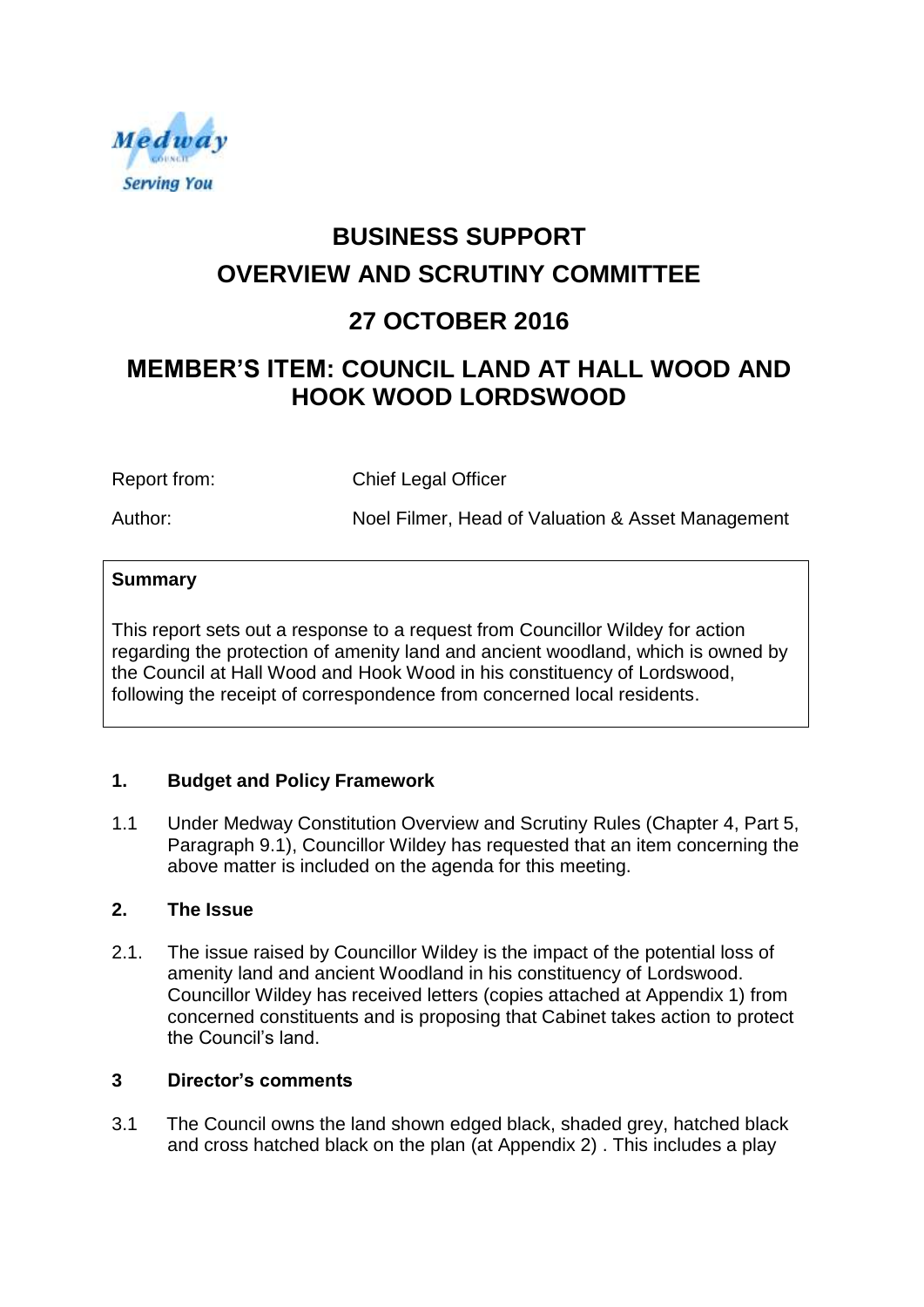area and ancient woodland; these areas are used by the public for recreational purposes.

- 3.2 The land is covered by a number of planning policies, which gives it a level of protection for continued public use, these are as follows:
	- 3.2.1 Hook Wood as edged black on the attached plan is designated as: An area of Local Landscape importance (Policy BNE34), a site of nature conservation interest and/or a local nature reserve (Policy BNE36), a proposed Community Forest/Woodland (Policy BNE44) and as protected open space (Policy L3).
	- 3.2.2 Hall Wood as hatched black on the attached plan is designated as: An area of Local Landscape importance (Policy BNE34) and a site of nature conservation interest and/or a local nature reserve (Policy BNE36).
	- 3.2.3 The area of land cross hatched black is designated as: An area of Local Landscape importance (Policy BNE34).
	- 3.2.4 The play area, shaded grey is designated as: An area of Local Landscape importance (Policy BNE34 and as protected open space (Policy L3).
- 3.3 The Council does have the option of adding an extra level of protection for the land by seeking as landowner to register the land as a "Village Green." This would assist in its retention as amenity land. The process for registration can be conducted by the Land Charges team in the Council as a "Commons Registration Authority."
- 3.4 However, Guidance issued by the then Department for Environment, Food and Rural Affairs under the relevant legislation on registering "Village Greens" the Commons Act 2006, includes the requirement where the landowner has a vested interest in the outcome of the registration process to refer the matter to the Secretary of State for decision.
- 3.5 The impact of registering land as a Village Green means that the residents of the locality will have the right to use the land for lawful sports and pastimes.
- 3.6 Village Greens also enjoy considerable statutory protection under Victorian statues, namely the Inclosure Act 1857 and the Commons Act 1876. These statutes make it an offence, amongst other things, to encroach, enclose or erect structures (other than with a view to the better enjoyment) on a Village Green, or to do anything which interrupts the use of the Village Green as a place for exercise and recreation.
- 3.7 Should the Council wish to utilise the land at a later date an application to deregister the land would need to be made to the Secretary of State. Any application to de-register an area of this size (in excess of 200 square metres) must be accompanied by a proposal to register an alternative area under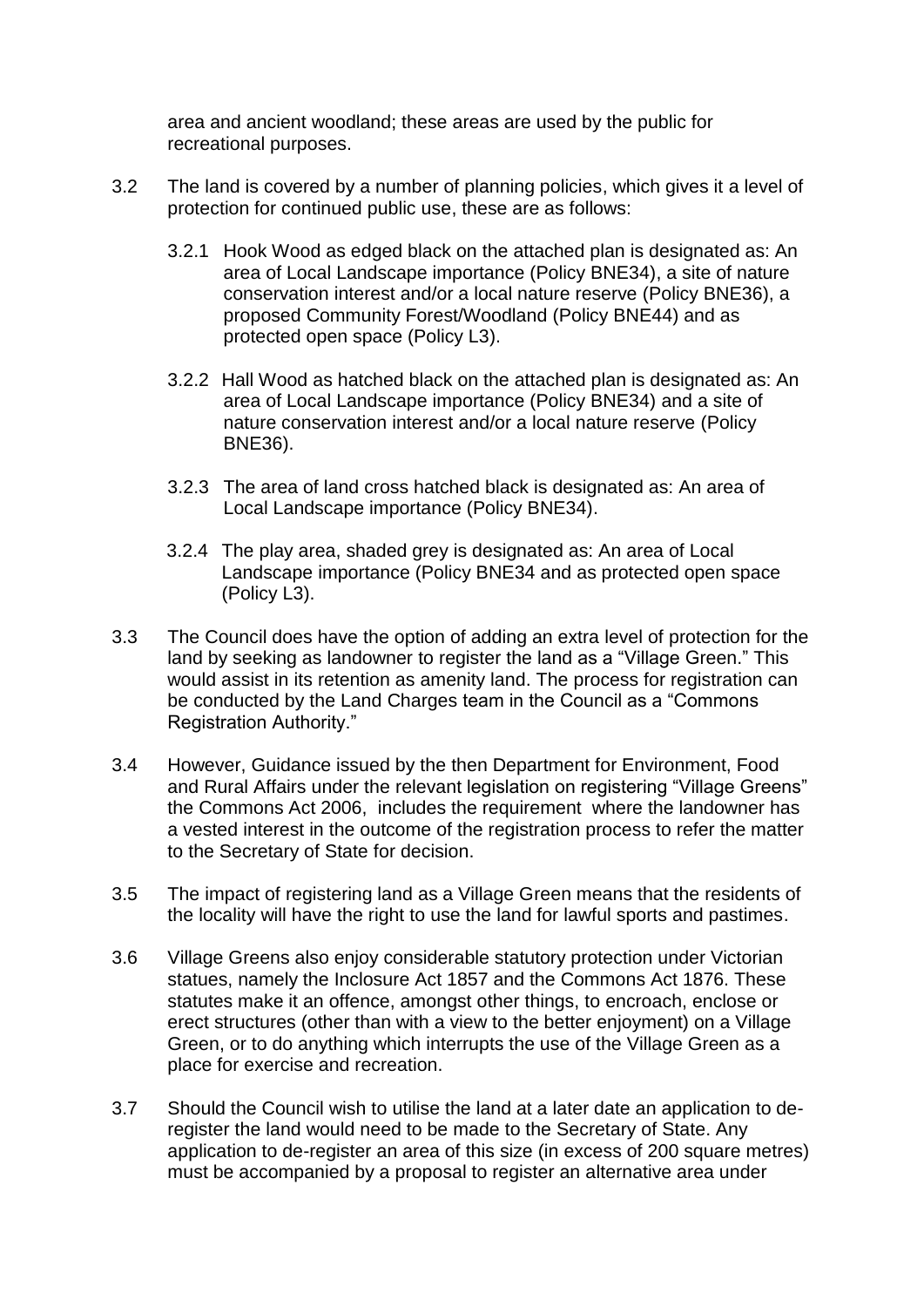Section 16(4) of the Commons Act 2006. Without such an alternative proposal any application to de-register would not be successful.

#### **4. Risk Management**

4.1 The following risks are considered relevant:

| <b>Risk</b>                                                                                                                                     | <b>Description</b>                                                                                                                           | <b>Action to avoid or</b><br>mitigate risk                                                                                             |
|-------------------------------------------------------------------------------------------------------------------------------------------------|----------------------------------------------------------------------------------------------------------------------------------------------|----------------------------------------------------------------------------------------------------------------------------------------|
| No action is taken by the<br>Council to register the<br>land as a Village Green<br>following the receipt of<br>letters from local<br>residents. | This area of public<br>space/ancient woodland<br>could be lost if the extra<br>protection afforded a<br>Village Green was not<br>applicable. | Seek to register the land<br>as a Village Green.                                                                                       |
| The Council has a vested<br>interest in the outcome of<br>registration                                                                          | The decision process<br>could be open to<br>challenge.                                                                                       | The Council should refer<br>any decision to register<br>the land as a Village<br>Green to the Secretary of<br>State for determination. |
| The Council's land is<br>devalued.                                                                                                              | Registration of the<br>Council's land as a Village<br>Green could have an<br>adverse impact on its<br>value.                                 | None.                                                                                                                                  |

# **5. Financial and Legal Implications**

- 5.1 Rule 9.1 of the Overview and Scrutiny rules in the Council's Constitution provides that any member of an Overview and Scrutiny Committee is entitled to give notice that he/she wishes an item relevant to the functions of the Committee to be included on the agenda for the next available meeting of the Committee. This is to comply with the requirements of section 9FC Local Government Act 2000. The consideration of this item is therefore a proper matter for this Committee.
- 5.2 The Commons Act 2006 sets out the process by which a landowner can voluntarily register land at Section 15(8) and it is set out below:
	- 5.2.1 The Council as land owner makes a voluntary application;
	- 5.2.2 The Council obtains consent from the holders of: any leases granted for a term of 7 years or more, registered charges over the land registered at the Land Registry or under the Land Charges Act 1972 or legal mortgages;
	- 5.2.3 The required application form (Form 44) should be completed;